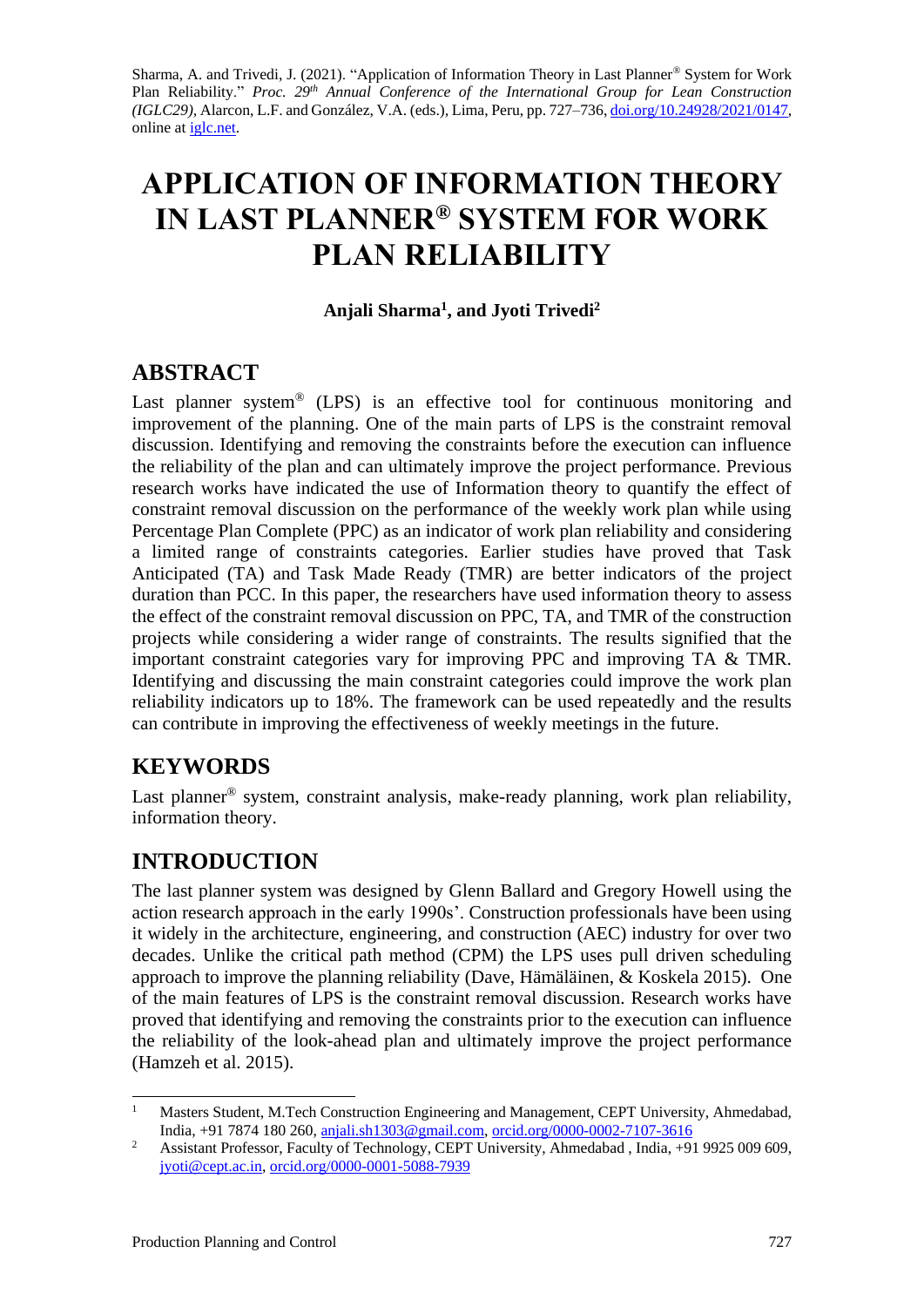Lindhard and Wandahl (2012) specified nine types of constraints – Design availability, Material availability, Worker availability, Equipment availability, Space availability, Completion of predecessor activities, External conditions (weather related), Safe working conditions, and Unknown working conditions. It is a difficult task for a planner to identify the constraints and discuss them properly with various project stakeholders; in the weekly meeting within a limited time. Thus prioritizing the constraints before the weekly meetings can result in improved workflow reliability. Javanmardi et al. (2020) used information theory to quantify the effect of weekly meetings on just the PPC of the project using a limited number of constraints. The Information theory is a mathematical representation of the transmission and processing of information through communication (Shannon 1948). The research work of Hamzeh et al. (2015) has proved task anticipated (TA) and task made ready (TMR) to be more accurate representative of the project duration than PPC.

The goals of this research were - (1) To quantify the effect of weekly constraint removal discussions on the quality of the work plans, (2) To identify the important constraint categories for improvement of the work plan reliability indicators (PPC, TA and, TMR) using the Information theory, (3) To assess the discrepancy in the important constraint categories for different work plan reliability indicators. The researchers used information theory to quantify the collected data from three sites for five weeks.

#### **LITERATURE REVIEW**

Jang and Kim (2008) identified that workflow reliability is highly correlated with the performance of the look-ahead process by using a statistical analysis method. Their research identified a positive correlation between the performance of the look-ahead process and the PPC while using PCR (Percentage Constraint Removal) to assess the performance of the look-ahead planning process. Liu et al. (2011) proved that by implementing LPS, the workflow reliability can be increased which will eventually lead to a significant increase in labour productivity. Another research verified that workflow reliability and schedule performance are significantly correlated while using a quantitative analysis approach by performing two case studies. The paper verified that an increase in PPC suggests an improvement in workflow reliability. (Olano, Alarcón, and Rázuri 2009).

Hamzeh et al. (2019) discovered that projects tend to run behind the scheduled milestones due to poor performance in (1) making tasks ready and removing constraints, (2) committing to critical tasks, and (3) matching load to capacity. A latest research proposed a few new matrices and revealed a mismatch problem between load and capacity resulting in wasted resources due to poor allocation strategies in weekly work plan that negatively impacted project performance. Another research showed (Hamzeh et al. 2019). Shehab et al. (2020) have developed a simulation model to modify planned production rates and to generate a more realistic production rate named Improved Production Rate (IPR). The proposed model proved to be useful as a basis for a decision support system for planners to evaluate the reliability of their planned production rates.

Javanmardi et al. (2020) identified the lack of research to quantify constraint removal discussions and how they affect the work plan reliability. They used information theory to identify the information gain and its transmission efficiency to identify its effect on the work plan reliability. The research used *only PPC as the indicator of work plan reliability* while using a *limited set of constraints*. Recently identified more accurate indicators of work plan performance - TA and TMR were not considered (Hamzeh et al. 2015).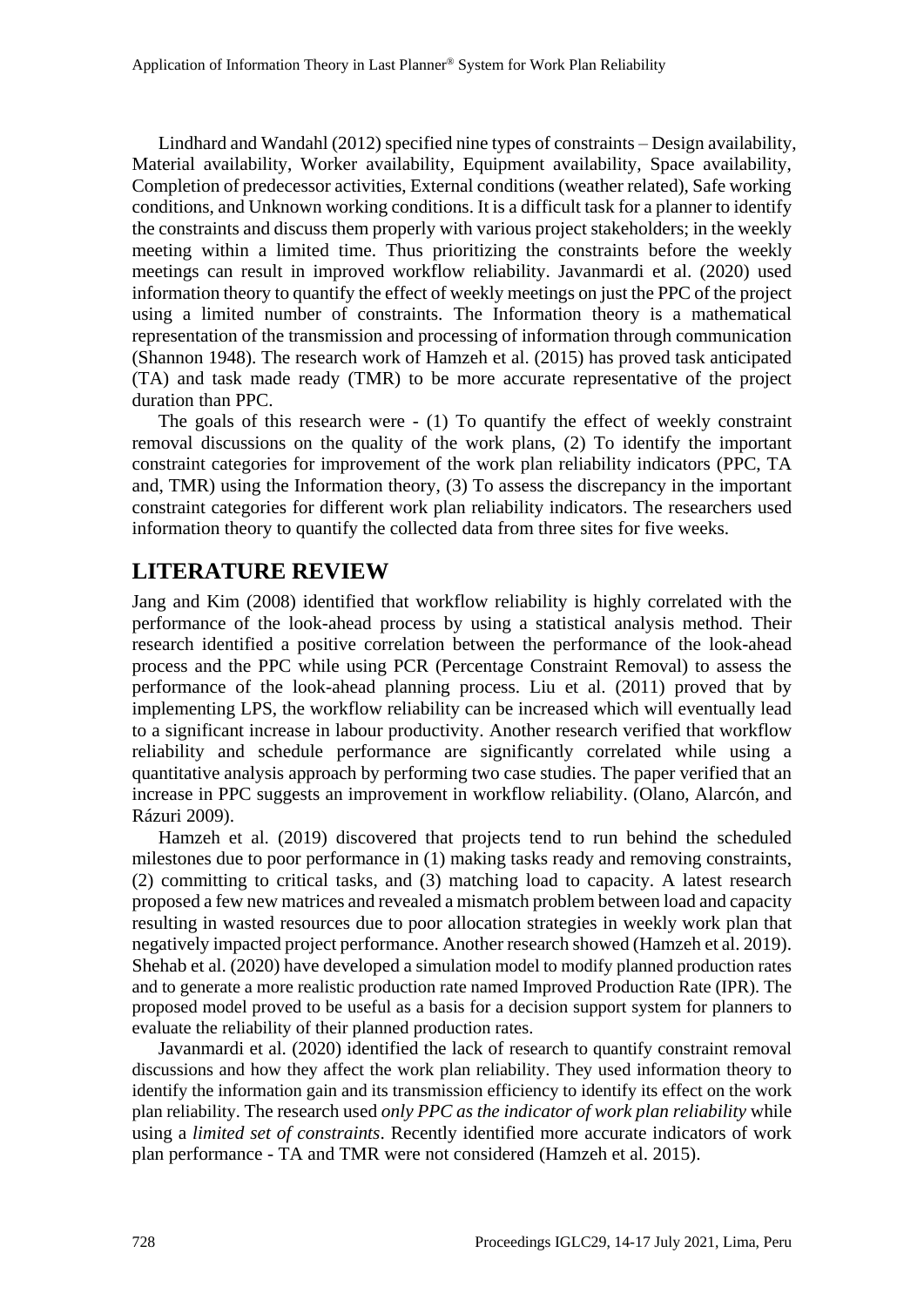## **METHODOLOGY**

The research included six phases in twelve steps (refer Figure-1). In the first two phases extensive study was performed on LPS related works, which lead to defining the topic, identification of research gaps and determining the objective and scope of work. Third phase was to find case study sites. In fourth phase the data collection was done in two steps - (1) the frequency of constraint removal discussions during the weekly meetings were recorded, and (2) various work plans were collected to compute the values of work plan reliability indicators. In the fifth phase the data analysis was performed in two steps - (1) the performance indicators were divided into two groups using the k-means clustering algorithm, and (2) constraint removal entropy, performance indicator's entropy, mutual information between constraint removal and indicator, and information gain from constraint removal discussions were calculated. In the final phase the researchers identified the important constraint categories and their impact on various work plan reliability indicators was calculated for each site.



Figure 1: Flowchart of research methodology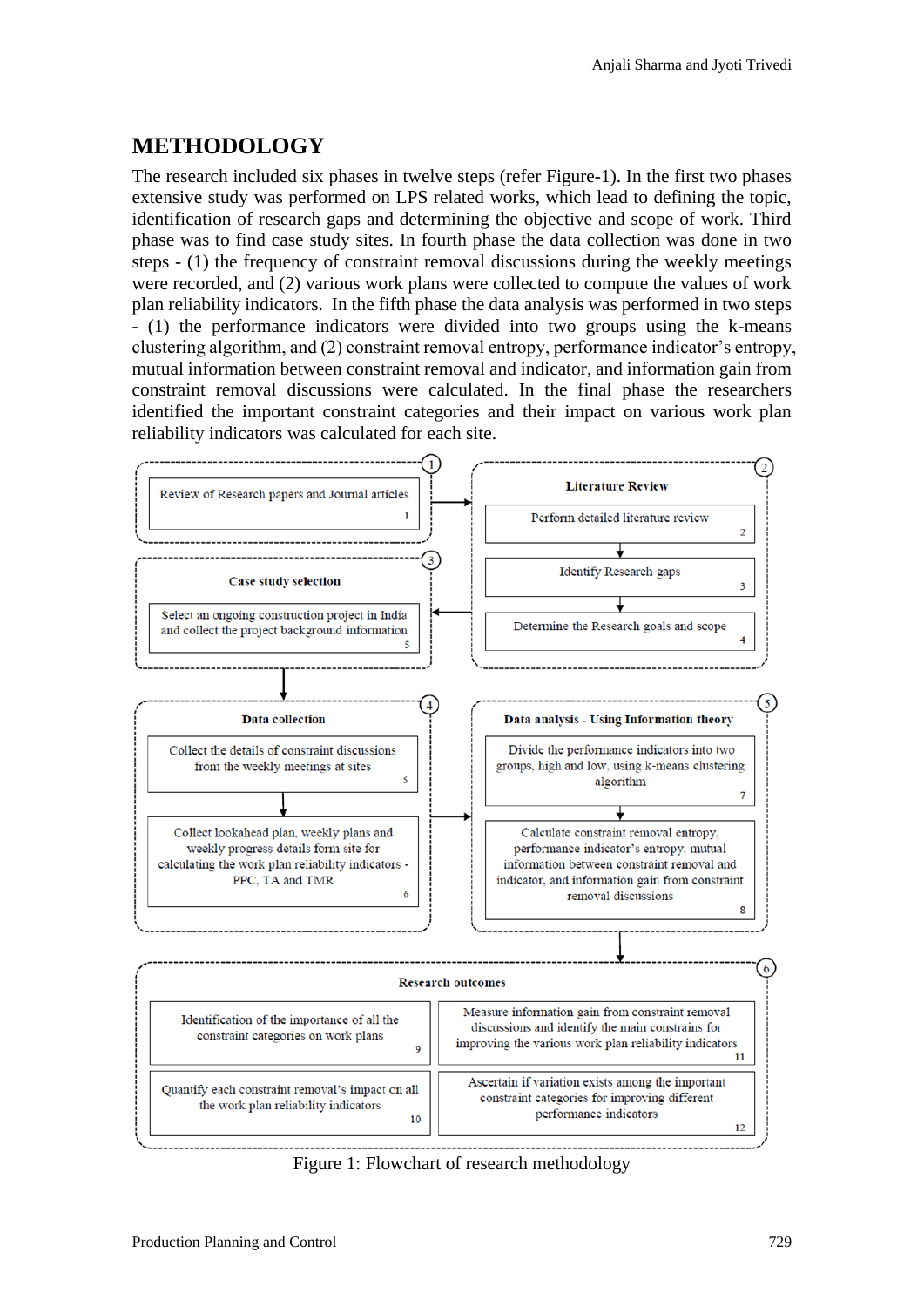#### **CASE STUDIES**

Various construction organizations across the nation were approached with an aim of exploring their live construction projects as case studies. The organizations which responded positively were selected as case studies. Two case studies were of a national level contracting firm, while the other case study was of a local city contractor. The details of these sites and their weekly meetings are given in the table below:

| Table 1: Details of case studies      |              |              |                |  |  |  |  |  |  |
|---------------------------------------|--------------|--------------|----------------|--|--|--|--|--|--|
|                                       | Case study 1 | Case study 2 | Case study 3   |  |  |  |  |  |  |
| <b>Type</b>                           | Residential  | Industrial   | Residential    |  |  |  |  |  |  |
| <b>Built-up area</b>                  | 23,000 sqm   | 3,10,000 sqm | 17,000 sqm     |  |  |  |  |  |  |
| Status of work during data collection | Finishing    | Finishing    | RCC, Finishing |  |  |  |  |  |  |
| <b>Contractor</b>                     | C1           | C1           | C <sub>2</sub> |  |  |  |  |  |  |
| Avg. Duration of weekly meetings      | 54 minutes   | 65 minutes   | 38 minutes     |  |  |  |  |  |  |
| Avg. nos. of participants             | 18           | 22           | 8              |  |  |  |  |  |  |

All the case study sites were using LPS upto different extent. The level of implementation was as shown in Table 2.

| <b>LPS Component</b>                   | Case Study - 1            | Case Study -2             | Case Study - 3            |
|----------------------------------------|---------------------------|---------------------------|---------------------------|
| <b>Phase Scheduling</b>                | Not Implemented           | Not Implemented           | Not Implemented           |
| Look-ahead Planning                    | Partial<br>Implementation | Partial<br>Implementation | Not Implemented           |
| <b>Weekly Planning</b>                 | Implemented               | Implemented               | Implemented               |
| Analysis and Continuous<br>Improvement | Implemented               | Implemented               | Partial<br>Implementation |

The phase scheduling was not implemented in any of the projects. Contractor 1 (C1) had implemented the look-ahead planning by involving the last planners and identifying constraints at an early stage. Whereas on the site of case study-3 the look-ahead planning stage of LPS was not implemented. The last planners were not involved and constraints were not identified at look ahead stage. The look-ahead plan was prepared by extracting the master schedule. The weekly planning was done at every site. At sites of case study-1 & 2 analysis and continuous improvement was fully implemented. The site personnel used to identify the reason of delays and for future improvement a plan was made on monthly basis. On the site of case study-3 only the reasons of delay were identified, which showed partial implantation of the last component of LPS.

### **DATA COLLECTION**

The researcher collected discussion data by attending the weekly meetings for five weeks. For the purpose of these research it had been considered that all the decisions affecting the performance of the work plan are discussed only in the weekly meetings.

The other part of data collection consisted of collecting the lookahead plan, weekly plan and the actual weekly progress from site in order to calculate the performance indicators – PPC, TA and TMR. The formula used for the performance indicator calculation are: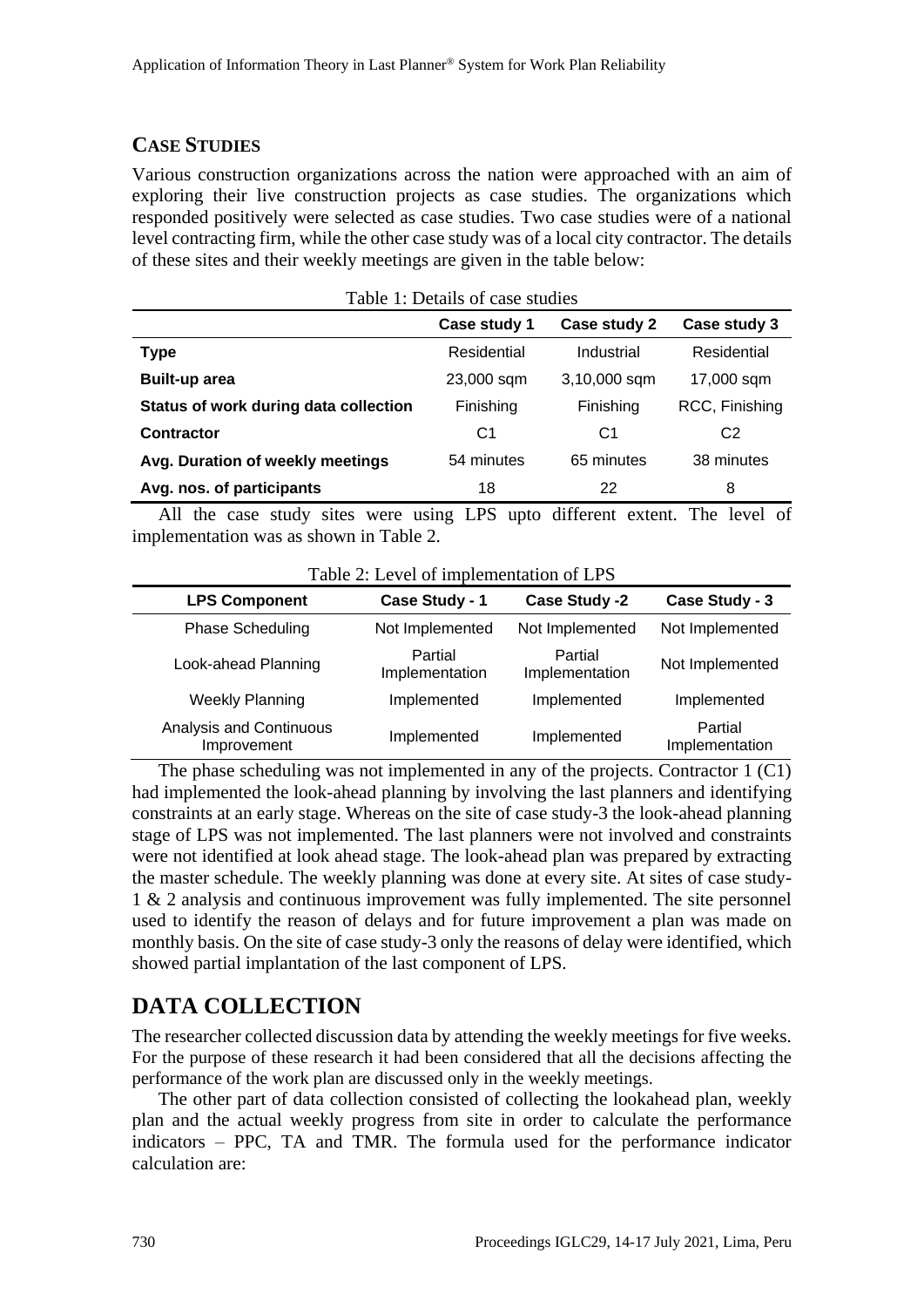$$
Percentage \, Plan \, Complete = \frac{Number \, of \, tasks \, executed \, in \, a \, week}{Total \, number \, of \, tasks \, planned \, for \, a \, week} \times 100\%
$$

Task Anticipated = 
$$
\frac{Number\ of\ anticipated\ tasks\ from\ look\ ahead\ plan}{Total\ number\ of\ tasks\ on\ weekly\ work\ plan} \times 100\%
$$

Task Made Read
$$
y = \frac{Number\ of\ completed\ tasks\ out\ of\ anticipated\ tasks}{Total\ number\ of\ tasks\ on\ weekly\ work\ plan}
$$
 × 100%

In the data collection the constraint categories has been classified into nine types - X1 to X9. The undiscussed constraint category for each site has been not taken into consideration. The crosstab between the week and the constraints category represents the number of times a certain category of constrain was discussed for the activities in the next weekly plan. The value of the performance indicators for the next week is presented.

Table 3: Constraint Removal Discussion & work plan reliability indicators for case study 1

| Week | $X_1$    | $X_2$ | $X_3$ | $X_4$ | $X_5$ | $X_6$ | $X_8$        |         | PPC TA  | <b>TMR</b> |
|------|----------|-------|-------|-------|-------|-------|--------------|---------|---------|------------|
|      |          | 4     | 5     | 2     | 3     | 5     | $3^{\circ}$  | 72% 82% |         | 62%        |
| 2    | $\Omega$ |       | 3     | 0     | 3     | 3     | $2^{\circ}$  |         | 67% 75% | 46%        |
|      |          | 3     | 2     | 0     | 0     | 4     | $2^{\circ}$  |         | 85% 75% | 48%        |
| 4    |          |       | 2     | 0     | 1     | 4     | $\mathbf{3}$ |         | 72% 82% | 66%        |
| 5    | 0        | 3     | 2     | 0     | 4     | 2     | 2            |         | 68% 72% | 46%        |

Table 4: Constraint Removal Discussion & work plan reliability indicators for case study 2

| Week | $X_1$    | $X_2$          | $X_3$ | $X_4$        | $X_5$          | $X_6$        | $X_8$          |         | PPC TA  | <b>TMR</b> |
|------|----------|----------------|-------|--------------|----------------|--------------|----------------|---------|---------|------------|
|      |          | 3              | 5     |              | 0              | $\mathbf{1}$ | $1 \quad$      |         | 79% 83% | 52%        |
| 2    | 1        | $\overline{1}$ | 3     | 0            | $\overline{1}$ | $\mathbf{0}$ | $\overline{0}$ | 77% 80% |         | 48%        |
| 3    | 0        | 4              | 5     | $\mathbf 1$  | 1.             | 3            | $\overline{0}$ |         | 85% 70% | 38%        |
| 4    | 2        | 2              | 4     | 1            | 0              | 2            | $\overline{0}$ |         | 70% 86% | 39%        |
| 5.   | $\Omega$ | 2              | 3     | $\mathbf{1}$ | 0              | 2            | $\overline{0}$ | 74%     | 65%     | 26%        |

Table 5: Constraint Removal Discussion & work plan reliability indicators for case study 3

| Week | $X_1$    | $X_2$        | $X_3$ | $X_4$        | $X_5$ | $X_6$        | $X_{8}$        | PPC TA TMR  |     |
|------|----------|--------------|-------|--------------|-------|--------------|----------------|-------------|-----|
|      | $\Omega$ | 0            | 2     | 0            | 2     | 1            | $\Omega$       | 89% 86%     | 76% |
| 2    | 0        |              | 2     | 1            | 4     | 2            | $\mathbf{0}$   | 68% 87% 52% |     |
| 3    | 0        | 2            | 3     | $\mathbf{1}$ | 3     | $\mathbf{0}$ | 0              | 74% 74%     | 50% |
| 4    | 1.       | $\mathbf{1}$ | 2     | 0            | 3     | $\mathbf{0}$ | $\overline{0}$ | 78% 69%     | 52% |
| 5    |          | 0            | 4     | 0            | 4     | 0            | 2              | 56% 72%     | 33% |

Here;  $X_1$  - Design availability,  $X_2$  - Material availability,  $X_3$  - Worker availability,  $X_4$  - Equipment availability,  $X_5$  - Space availability,  $X_6$  - Completion of predecessor activities,  $X_7$  - External Conditions (weather related),  $X_8$  - Safe working conditions,  $X_9$  - Unknown working conditions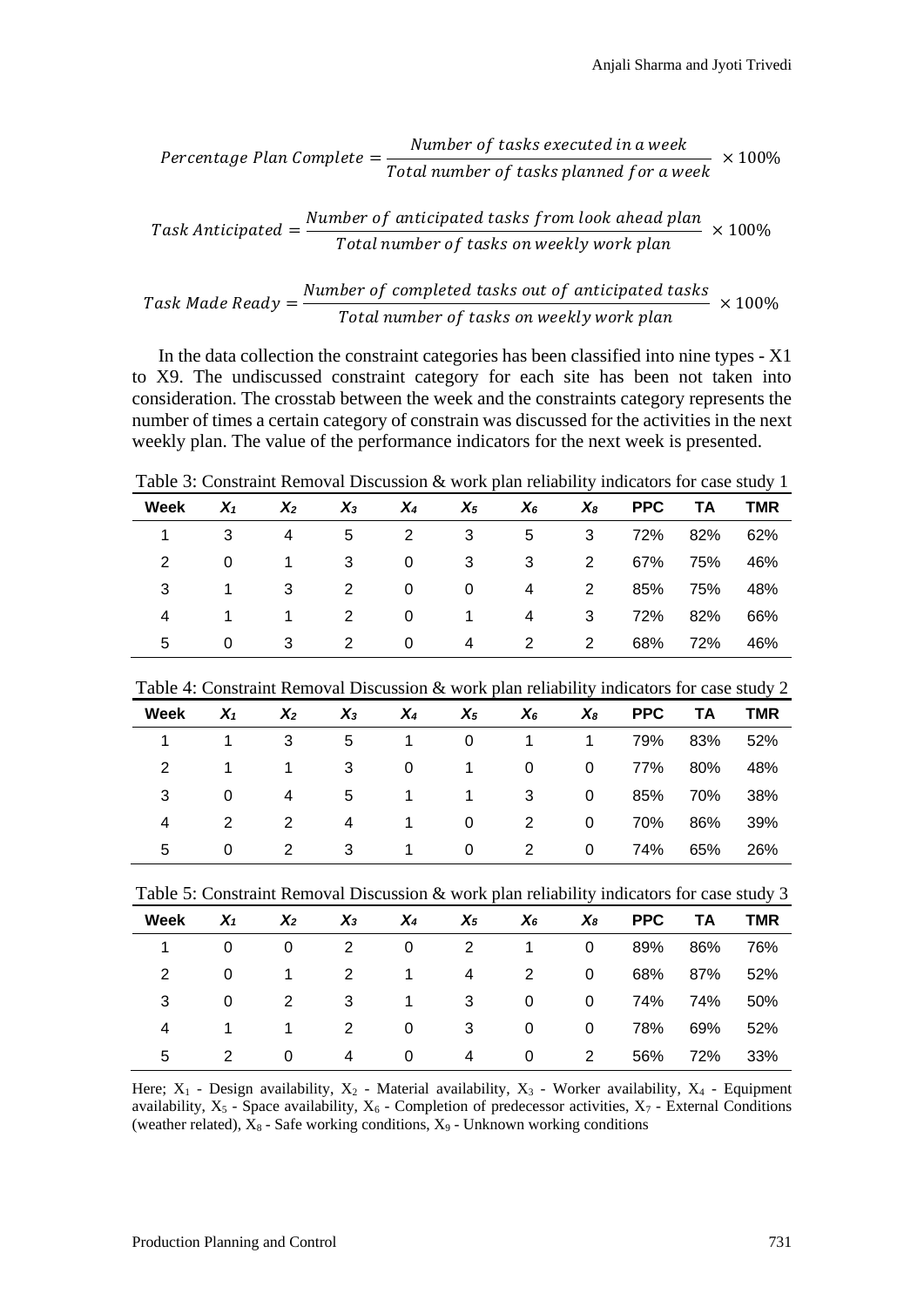# **DATA ANALYSIS**

The collected data was processed using Information theory, for which the following steps were followed (Shannon 1948):

- 1. As discussed in the data collection chapter, a cross-tab is generated between every *X* (i.e. *X1, X2, …., X9*) and *Y (performance indicators - PPC, TA & TMR)*. Each cross-tab display the distribution of *X* tab against *Y* tab.
- 2. The performance indicators are classified in two distinct non-overlapping categories using the k- means clustering algorithm *(by NCSS 2020 software)*.
- 3. Add rows and columns at the end and take the sum of all rows and columns of the cross-tabs generated in the previous step.
- 4. Calculate Joint and Marginal probabilities by dividing every cell of cross-tabs in step (ii) by the total sum.
- 5. Calculate joint and marginal entropies using the following equation:

$$
H(X,Y) = \sum_{i=1}^{m_x} \sum_{j=1}^{m_y} p(x_i, y_j) \log_2 \frac{1}{p(x_i, y_j)} \text{ bits}
$$

6. Calculate every X and Y entropies using the following equation and summing marginal entropies calculated in step (v).

$$
H(X) = \sum_{i=1}^{m} p(x_i) \log_2 \frac{1}{p(x_i)} bits
$$

7. Calculate the mutual information using the following equation based on the results of steps (v) and (vi).

$$
I(X,Y) = H(X) + H(Y) - H(X,Y)
$$
 bits

The data analysis was done for all three case study for each of the performance indicators (PPA, TA, and TMR). Here an example of detailed analysis for the TA of Case study 1 has been presented.

The following table shows the clustering results achieved by k-means analysis using the NCSS 2020 software. The results of TA values were classified into two categories A and B. Group A has TA of 82%. Category B has an average TA of 74% with values ranging from 72% to 75%.

|             | Tueste of Construme reno an encession and 111 categorization for case state,<br>. . |       |       |       |       |       |       |     |          |  |
|-------------|-------------------------------------------------------------------------------------|-------|-------|-------|-------|-------|-------|-----|----------|--|
| <b>Week</b> | $X_1$                                                                               | $X_2$ | $X_3$ | $X_4$ | $X_5$ | $X_6$ | $X_8$ | ΤA  | Category |  |
|             | 3                                                                                   | 4     | 5     | 2     | 3     | 5     | 3     | 82% | A        |  |
| 2           | 0                                                                                   | 1     | 3     | 0     | 3     | 3     | 2     | 75% | B        |  |
| 3           |                                                                                     | 3     | 2     | 0     | 0     | 4     | 2     | 75% | B        |  |
| 4           |                                                                                     | 1     | 2     | 0     |       | 4     | 3     | 82% | A        |  |
| 5           | 0                                                                                   | 3     | 2     | 0     | 4     | 2     | 2     | 72% | в        |  |

Table 6: Constraint removal discussion and TA categorization for case study-1

Here;  $X_1$  - Design availability,  $X_2$  - Material availability,  $X_3$  - Worker availability,  $X_4$  - Equipment availability,  $X_5$  - Space availability,  $X_6$  - Completion of predecessor activities,  $X_7$  - External Conditions (weather related),  $X_8$  - Safe working conditions,  $X_9$  - Unknown working conditions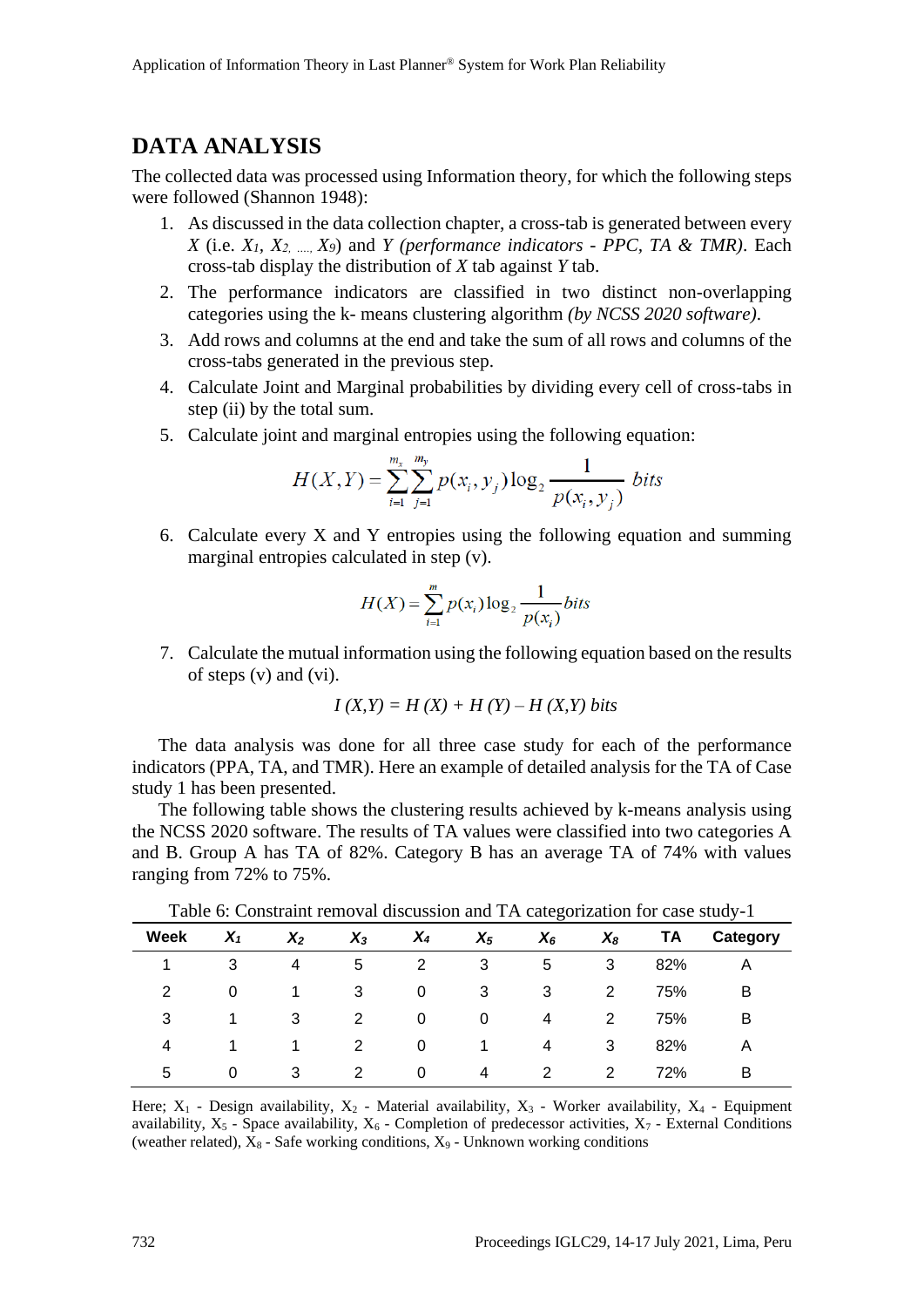| Table 7: Entropy and mutual information for TA for case study-1 |      |             |      |        |        |               |  |  |  |  |
|-----------------------------------------------------------------|------|-------------|------|--------|--------|---------------|--|--|--|--|
| <b>Constraint</b>                                               | H(X) | $H(X)$ Rank | H(Y) | H(X,Y) | I(X,Y) | $I(X,Y)$ Rank |  |  |  |  |
| $X_1$                                                           | 1.52 | 3           | 0.97 | 1.92   | 0.57   | 2             |  |  |  |  |
| $X_2$                                                           | 1.52 | 3           | 0.97 | 1.92   | 0.57   | 2             |  |  |  |  |
| $X_3$                                                           | 1.37 | 5           | 0.97 | 1.92   | 0.42   | 6             |  |  |  |  |
| $X_4$                                                           | 0.72 | 7           | 0.97 | 1.37   | 0.32   | 7             |  |  |  |  |
| $X_5$                                                           | 1.92 | 1           | 0.97 | 2.32   | 0.57   | 2             |  |  |  |  |
| $X_6$                                                           | 1.92 | 1           | 0.97 | 2.32   | 0.57   | 2             |  |  |  |  |
| $\mathsf{X}_8$                                                  | 0.97 | 6           | 0.97 | 0.97   | 0.97   | 1             |  |  |  |  |

By following the calculation steps enlisted in this chapter the *H(X), H(Y), H(X,Y)* and *I(X,Y)* were calculated. The results can be seen in the following table:

Here Entropy of constraint discussions  $H(X)$  represents the information gained by observing the frequency of constraint discussions. Entropy of performance indicators *H(Y)* signifies the information gained by observing the value of performance indicator. The Joint Entropy  $H(X, Y)$  quantifies the information gained by observing both - the frequency of discussion of a particular constraint and the performance indicator. Mutual Information  $I(X, Y)$  signifies the quantify the information gained about a performance indicator by observing the frequency of discussion of a particular constraint category.

For identification of the main constraint categories affecting the work plan reliability a graph of Mutual information *I(X,Y)* vs. the Entropy *H(X)* was plotted as shown in Figure 2. The dotted lines shows the average values of entropy and mutual information.





The constraint categories in the 1st quadrant are both important for TA improvement and discussed effectively. Thus the site team should continue discussing them in the same manner. In this project, discussion of Design availability, Worker availability, Completion of predecessor activity, and Safe working conditions are in this category.

In the 2nd quadrant, the constraint categories were less important for TA improvement but discussed effectively. Such constraint categories shall be addressed by the participants briefly with less effort in the future. No such constraint categories are present here.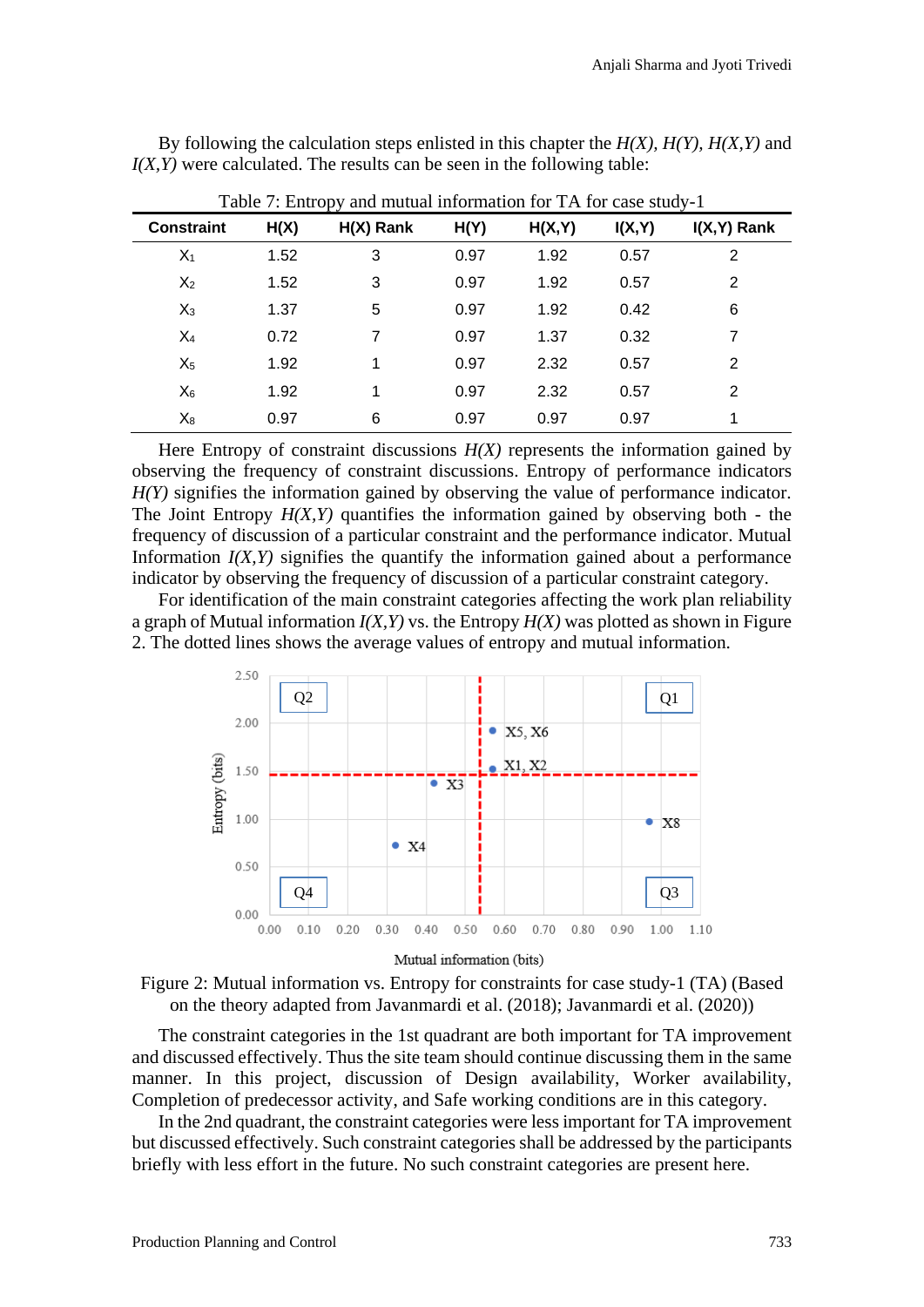The constraint categories in the 3rd quadrant are important for TA improvement but were not discussed effectively by the participants. Unsafe working conditions fall in this quadrant. For instance, the scaffolding work for painting work of ceiling was not meeting the safety standard. Due to which the performance indicator value suffered. Despite its massive effect on the work plan reliability, the constraint was not discussed enough.

In the 4th quadrant, the constraint categories were less important for TA improvement and were discussed briefly. Equipment availability and worker availability were discussed briefly and they didn't have a significant impact on the TA. Prioritizing the constraint discussion in this way will assure that sufficient information for TA improvement is gained during the meetings.

To quantify the effect of constraint removal on Improvement of work plan reliability the relative importance of each constraint category was calculated using the following formula:

Relative importance of a constraint category = 
$$
\frac{I(x_1, y)}{\Sigma_i I(x_i, y)}
$$

The relative importance is then multiplied by the overall Performance Indicator improvement, which is the difference between the average performance indicators of Groups made by k-means analysis. For instance, Relative importance of *X8*× Performance indicator (TA) improvement is equal to  $0.24 \times 8\% \approx 1.9\%$ .



Figure 3: Expected TA improvement by various constraint categories for case study-1 (Based on the theory adapted from Javanmardi et al. (2020))

To quantify the effect of constraint removal on the improvement of work plan reliability the relative importance of each constraint category was calculated. The barchart shows that discussions on Safe working conditions (*X8*) had the highest (1.9%) contribution to the TA improvement, followed by a 1.1% improvement from Design availability (*X*1), Material availability (*X2)*, Space availability *(X5)*, Completion of predecessor activities  $(X_6)$ . This indicates that removing constraints related to safe working conditions will have the highest positive impact on the TA.

The data analysis was performed in the same manner for all the performance indicators of each case study.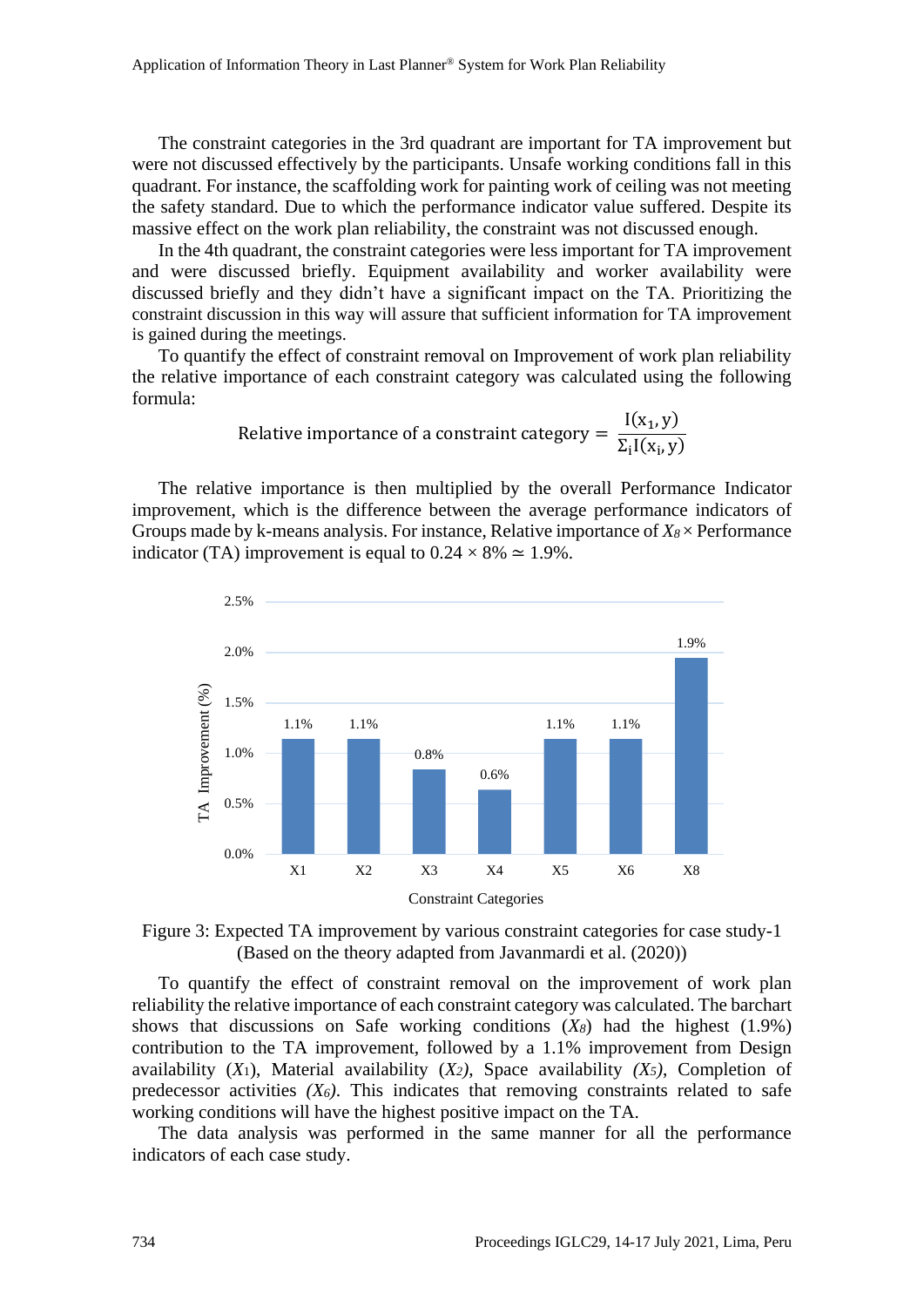#### **CONCLUSION**

The data analysis performed using the Information theory identified the most and least important constraint categories affecting the work plan reliability. It will help the project managers in conducting more effective weekly meetings with defined agenda. The quantified values of the expected improvement in performance indicators (PPC, TA, and TMR) helped in understanding the importance of efficient constraint removal discussions. The study can be applied to any construction project using LPS anywhere in the world.

The results of case study-1 indicated that design availability, material availability, space availability, and completion of predecessor activities were the four most important constraint categories for improving work plan reliability. The analysis signified that the removal of these four constraints could improve PPC by 11%. For TA and TMR the important constraints for increasing the work plan reliability were safe working conditions and design availability. These two categories can improve the TA and TMR by 3% and 6%, respectively. The important categories for PPC and TA-TMR were different.

The results of case study-2 showed that material availability, worker availability, and completion of predecessor activities were the three most important constraint categories for improving work plan reliability. The analysis revealed that the removal of these three constraints could improve PPC by almost 6%. For TA and TMR the important categories were design availability, material availability, and completion of predecessor activities. These three categories can improve the TA and TMR by 13% and 12%, respectively. Again the important categories for PPC and TA-TMR were found to be different.

The results of case study-3 indicated that completion of predecessor activities and material availability were two main important constraint categories for improving the work plan reliability. The analysis signified that the removal of these two constraints could improve PPC by almost 9%. For TA and TMR the important constraints for increasing the work plan reliability were safe working conditions and completion of predecessor activities. These two categories can improve the TA and TMR by 8% and 18%, respectively. Again the important categories for PPC and TA-TMR were different. A direct effect of the project parameters (area, duration of a meeting, etc.) and the LPS implementation level on the results have not been discovered in any of the case studies.

*The results proved that the important constraint categories for improvement of TA and TMR varies from the important constraint categories for PPC improvement.* This research is applicable to any construction project applying the LPS anywhere in the world. The result of the analysis only indicates the important constraint categories at a particular stage of the project. That means the main constraint categories can vary for various stages of execution. The important constraint categories while working on the basement level will be different from the important constraint categories in the finishing stage of the project. Thus the analysis has to be repeated as the project progresses from one stage to another. The organizations may apply this analysis to their projects at every stage and the results can be used to create a database of important constraint categories at various stages of the project.

It was observed that few of the constraints were interrelated. For example, due to absence of the labours the plumbing work could not be finished, which shows material related constraints. Fixing of pipes was a predecessor activity for other finishing activities and due to fewer labours the plumbing work could not be finished. As a result, the successor activities couldn't get complete. These inter-relations can be studied to enhance the outcomes of the research.